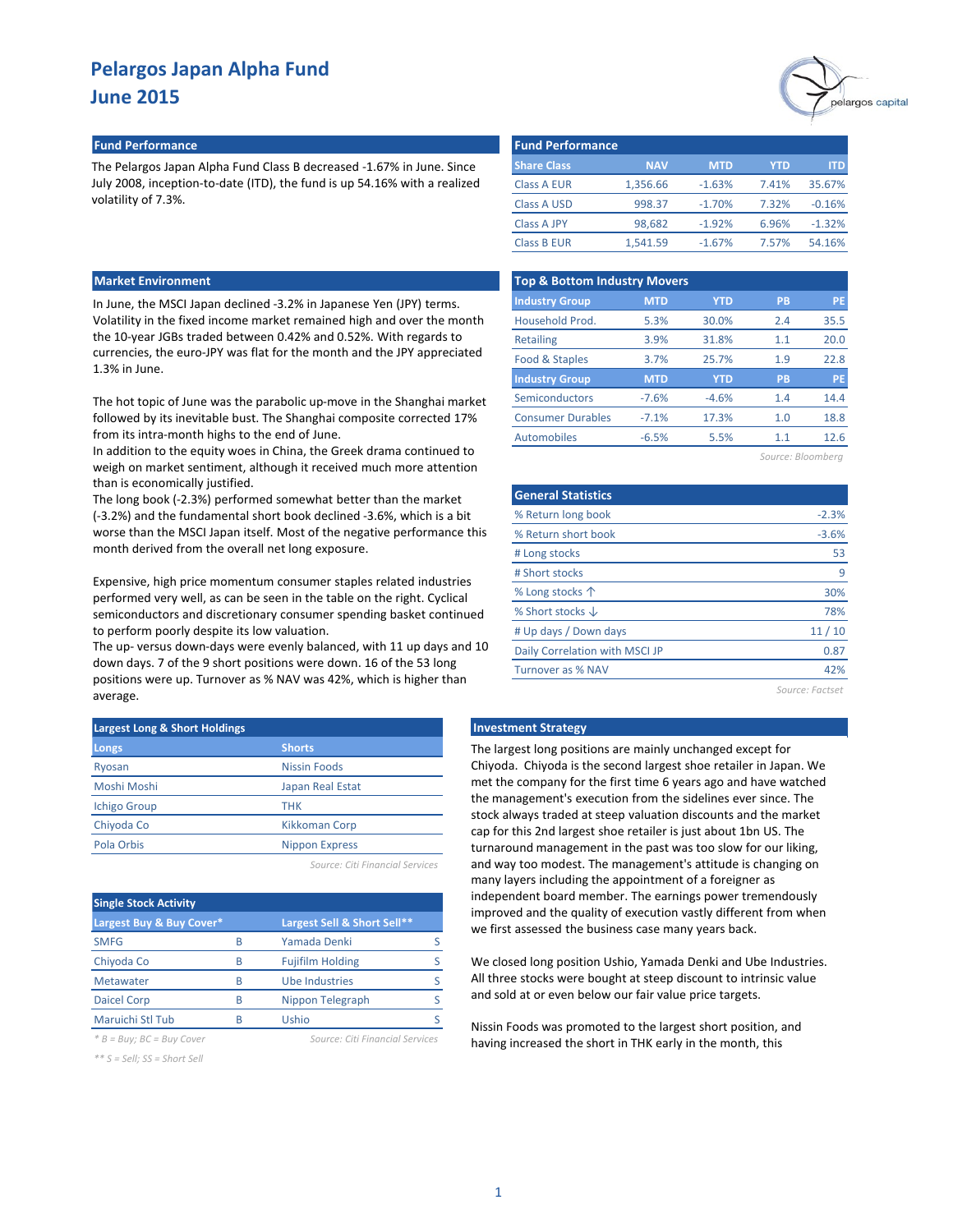#### **Investment Strategy**

Moshi Moshi Hotline contributed +60bps last month and unfortunately gave back 30bps in June. Ichigo Group (-30bps) continues to drift down for no obvious reason. Fundamentals at Ichigo remain very strong with little apparent reason for the stock's weakness. Ichigo is considered a reflation trade and the whole cohort performed poorly and underwent significant multiple contraction. We can be patient and think this stock will deliver great returns eventually, in the meantime we actively manage the position size.

Shorts are hard to find in a bull market. In June the shorts Nippon Express and THK contributed 20bps each. Nippon Express was down 12% in June; as discussed last month, the full year earnings guidance was set too high and the company will eventually revise down. In the meantime market participants continue to adjust the stock price to a more realistic valuation multiple.

THK also dropped 12% in June; the product cycle rolled over as THK's clients, Chinese handset producers, continued to slow down. THK has short cycle fundamentals and its stock tends to be rather volatile.

The net exposure in financials declined further to 16% from 19% last month. Several financials positions appreciated beyond target prices and we reduced the position sizes, whilst it was too early to re-enter the lagging REITs.

| Value Factor Performance* |             |                                 |         |                        |      |            |  |  |  |
|---------------------------|-------------|---------------------------------|---------|------------------------|------|------------|--|--|--|
|                           |             | P/E EV/EBITDA P/B Divinid EV/IC |         |                        |      | <b>FCF</b> |  |  |  |
|                           | $MTD -1.1%$ | $-2.5%$                         |         | $-2.2\% -1.7\% -1.6\%$ |      | 0.1%       |  |  |  |
| <b>YTD</b>                | 5.4%        | 2.1%                            | $2.1\%$ | 2.0%                   | 2.3% | 1.9%       |  |  |  |
|                           |             |                                 |         |                        |      |            |  |  |  |







*Source: Factset\**



|                       | <b>Top Gainers &amp; Losers</b> |        |                         |  |         |  |  |  |  |  |  |  |
|-----------------------|---------------------------------|--------|-------------------------|--|---------|--|--|--|--|--|--|--|
| <b>Gainers</b>        |                                 | $CTR*$ | <b>Losers</b>           |  | $CTR*$  |  |  |  |  |  |  |  |
| Acom                  |                                 | 0.3%   | <b>Ichigo Group</b>     |  | $-0.3%$ |  |  |  |  |  |  |  |
| <b>Fancl Corp</b>     |                                 | 0.2%   | Moshi Moshi             |  | $-0.3%$ |  |  |  |  |  |  |  |
| <b>Nippon Express</b> | S                               | 0.2%   | <b>Honda Motor</b>      |  | $-0.2%$ |  |  |  |  |  |  |  |
| тнк                   | ς                               | 0.2%   | <b>Alpine Elec</b>      |  | $-0.2%$ |  |  |  |  |  |  |  |
| Dai Ichi Life         |                                 | 0.1%   | <b>Fujifilm Holding</b> |  | $-0.1%$ |  |  |  |  |  |  |  |

*\*CTR = Contribution Source: Factset*





## **Style Performance**

On a daily basis we track numerous style factors based on our proprietary quant model; this helps us to detect misallocation and helps our understanding of style trends and investor's behavior in Japan.

Value was very strong earlier this year, which was very supportive in our approach to capturing alpha. Last month price-earnings-ratio (P/E) was weak and price-to-book (P/B ) was very weak. Dividend yield as a style suffered as well. The fund is long dividend exposure mainly through the REIT space. The REIT index peaked out in January this year, in absolute terms and relative to the broader market. As indicated in earlier newsletter we reduced REIT exposure and look to re-enter at lower prices/higher dividend yields.

The current exposure characteristics in the fundamental book are shown on the next page. With regards to the value factors the biggest spread is in P/E, P/B and EV/EBITDA.

The long book has significantly higher price momentum as well as earnings momentum exposure compared to the short book.

We mentioned this in last month's newsletter but want to reiterate that the numbers displayed below are weighted averages. In the short book McDonalds Japan is an extreme outlier with a forward P/E ratio of 500x and currently the company is loss making. The median P/E for the short book is 27x, this compares to a median P/E of 15x for the long book.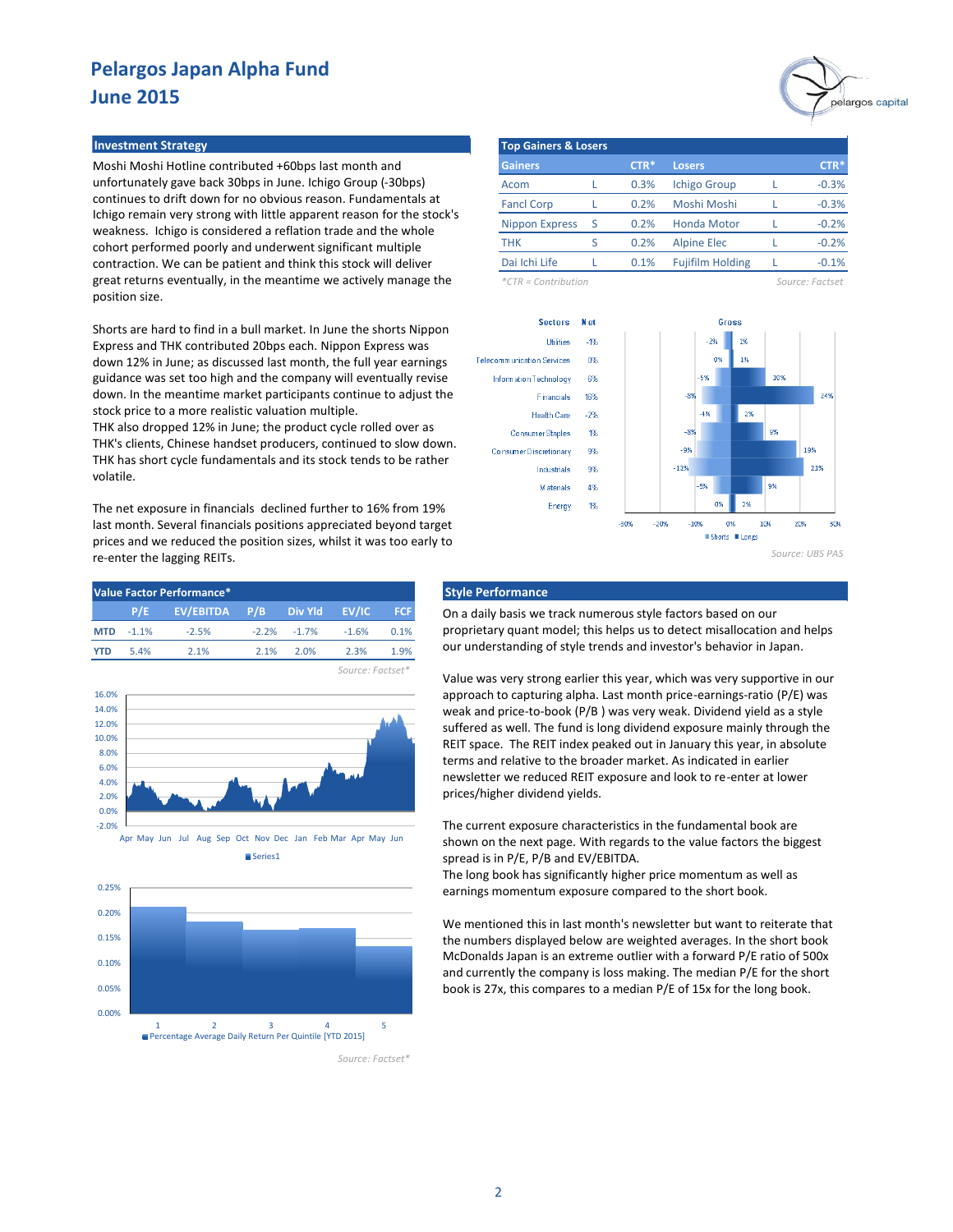

## **Risk Measurement and Management**

The chart below shows the rolling 12-month net and gross exposure for the fund. In order to improve readability of the chart, the exposures are shown as 10 (trading) days moving averages.

The gross exposure continued to be rather stable in a range between 150- 160%.

The net exposure at the end of June stood at 43%, this is 10% lower compared to the prior month. In May our long book performed very well and during early June we started to trim position sizes.

The ex-ante volatility estimate stands at 7.9%.



*Source: Citi Financial Services\* Source: GS and UBS PAS*

| <b>Fund Overview</b>   |       |                 |
|------------------------|-------|-----------------|
|                        | Long  | <b>Short</b>    |
| Price to Earnings (PE) | 17.7  | 61.2            |
| EV/EBITDA              | 6.8   | 19.4            |
| Price to Book (PB)     | 1.5   | 1.9             |
| <b>Dividend Yield</b>  | 2.0   | 1.6             |
| EV/IC                  | 1.0   | 1.6             |
| 1 month momentum       | 0.2   | $-4.2$          |
| 6 month momentum       | 19.8  | 0.7             |
| 9 month momentum       | 28.7  | 16.1            |
| Earnings momentum (1M) | 5.8   | $-40.7$         |
| Earnings momentum (3M) | 1.1   | $-19.7$         |
| <b>CFROI</b>           | 6.2%  | 5.1%            |
| Cash/MarketValue       | 36.8% | 22.2%           |
|                        |       | Source: Factset |

| <b>Style Exposure</b> |       |              |
|-----------------------|-------|--------------|
|                       | Long  | <b>Short</b> |
| <b>Beta</b>           | 0.9   | 0.9          |
| Volatility            | 15.7% | 15.6%        |
| Debt-to-equity        | 8.00  | 52.00        |
|                       |       |              |

*Source: UBS PAS*

| <b>Risk Statistics Delta Adjusted</b>  |      |
|----------------------------------------|------|
| Volatility (ex-ante; 1yr daily data)   | 7.9% |
| Volatility (ex-ante; 5yr monthly data) | 7.9% |
| Var (99%, 5 days)                      | 1.3% |
| Beta (ex-ante)                         | ก จา |

#### **Outlook**

#### *Strategic Framework - Outlook 2nd half of 201*5

Economic data is normalizing after last years VAT hike. Finally underlying trends are meaningful again. The Japanese economy is not in great shape, and neither is the global economy. Nevertheless, at least the Japanese data has stopped disappointing. The weak Japanese Yen continues to be a support for a rather dull economy. The most interesting development is the volatility spill over from currency markets, commodity markets into fixed income markets and as of mid June finally into equities. Central banks aimed to suppress risk premia/volatility through monetary activism and 'achieved' the lowest long dated bond yields in centuries. A healthy financial system can cope with volatility. Accepting price swings yields most efficient capital allocation, it rewards savvy market participants and punishes misjudgement as well as overly leveraged risk taking. The manipulation of market segments by central bankers results in underestimating risk and introduces second/third layer of unintended consequences. Not all prices can be controlled all the time, ultra low interest rates did not matter for a long time and now that the US Fed wants to 'normalize' interest rates currency markets need to re-price for policy divergence. The single most important economic variable for the second half of 2015 is the US dollar. As long as the US dollar depreciation and sell-off in long dated bonds is gradual, the repercussion for the US economy remain limited and the Japanese market can continue its ascent. A lot of 'IFs' indeed, nevertheless a useful roadmap to keep in mind.

#### *Tactical assessment – Outlook July 2015*

After the strong value performance earlier this year, expensive quality stocks made a come back in June and our thesis of shorting the outrageously expensive smart beta bubble has been seriously tested. The systematic smart beta buying is an institutional trend supported by trust/pension funds increasing semi-passive equity exposure. That said, Japanese pension re-allocation to equities is running its course and the incremental buying is diminishing. In our opinion, the market as a whole is fair value. The current buyers are too obsessed with realized return-on-equity and paying a lofty premium for it whilst we find plenty of inexpensive domestic businesses which have the potential to deliver superb RoEs. Indeed, cost turnaround stories carry execution risk and inefficient balance sheet are a reflection of poor corporate governance, but investors are being compensated for those risks by paying cheap prices. And not to be forgotten, not all share buy backs are equal. A share buy back by a company at steep discount to intrinsic value is a good thing and a buy back of a 'best-of-breed' company trading at 40x price-earning can not be a good thing.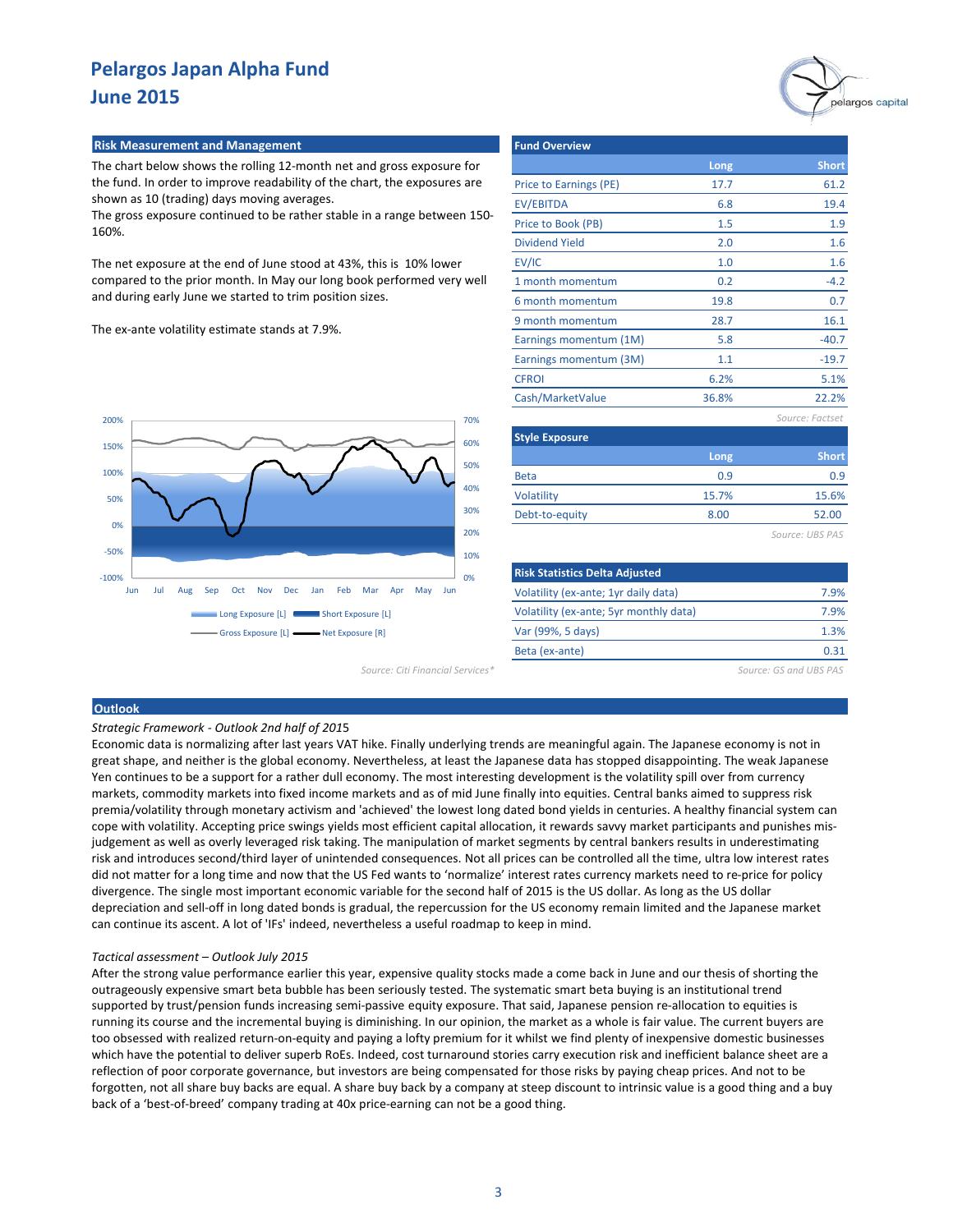

| <b>Historic Fund Performance (Monthly)</b> |          |          |          |          |            |          |          |          |            |          |            |       |
|--------------------------------------------|----------|----------|----------|----------|------------|----------|----------|----------|------------|----------|------------|-------|
|                                            | Jan      | Feb      | Mar      | Apr      | <b>May</b> | Jun      | Jul      | Aug      | <b>Sep</b> | Oct      | <b>Nov</b> | Dec   |
| <b>Class A EUR</b>                         |          |          |          |          |            |          |          |          |            |          |            |       |
| 2015                                       | $-1.28%$ | 4.85%    | $-0.32%$ | 3.21%    | 2.54%      | $-1.63%$ |          |          |            |          |            |       |
| 2014                                       | $-3.21%$ | $-0.64%$ | $-0.59%$ | $-1.03%$ | $-2.28%$   | 1.40%    | 0.19%    | $-0.64%$ | 2.01%      | $-1.94%$ | $-1.28%$   | 0.92% |
| 2013                                       | 4.99%    | $-0.58%$ | 6.55%    | 6.10%    | $-1.05%$   | $-0.78%$ | 0.26%    | $-0.91%$ | 1.08%      | $-0.79%$ | 1.35%      | 1.61% |
| 2012                                       | $-1.43%$ | 3.77%    | 1.31%    | $-1.26%$ | $-3.88%$   | 1.72%    | 0.79%    | 0.89%    | 1.28%      | 0.54%    | 2.53%      | 3.78% |
| 2011                                       | 0.84%    | $-0.06%$ | $-1.56%$ | 0.10%    | $-0.19%$   | 0.38%    | $-0.01%$ | $-3.68%$ | 0.64%      | $-0.41%$ | $-2.64%$   | 1.64% |
| 2010                                       | 0.65%    | $-0.25%$ | 3.27%    | 3.16%    | $-2.71%$   | $-1.27%$ | 1.12%    | $-0.39%$ | 0.82%      | 1.03%    | 1.28%      | 1.75% |
| 2009                                       | 0.35%    | 1.62%    | $-0.76%$ | $-0.71%$ | 0.98%      | 1.03%    | $-1.84%$ | 2.07%    | $-1.61%$   | $-0.40%$ | $-3.37%$   | 3.19% |
| <b>Class A USD</b>                         |          |          |          |          |            |          |          |          |            |          |            |       |
| 2015                                       | $-1.37%$ | 4.79%    | $-0.51%$ | 3.48%    | 2.62%      | $-1.70%$ |          |          |            |          |            |       |
| 2014                                       | $-3.16%$ | $-0.74%$ | $-0.68%$ | $-1.11%$ | $-2.26%$   | 1.30%    | 0.21%    | $-0.63%$ | 1.88%      | $-1.89%$ | $-1.36%$   | 0.92% |
| 2013                                       |          |          |          |          |            |          | $-1.92%$ | $-1.15%$ | 1.29%      | $-1.04%$ | 1.58%      | 1.74% |
| <b>Class A JPY</b>                         |          |          |          |          |            |          |          |          |            |          |            |       |
| 2015                                       | $-1.40%$ | 4.80%    | $-0.51%$ | 3.11%    | 2.88%      | $-1.92%$ |          |          |            |          |            |       |
| 2014                                       | $-3.24%$ | $-0.80%$ | $-0.71%$ | $-1.19%$ | $-2.27%$   | 1.26%    | 0.19%    | $-0.65%$ | 1.86%      | $-1.97%$ | $-1.60%$   | 0.87% |
| 2013                                       |          |          |          |          |            |          | $-1.82%$ | $-1.26%$ | 1.23%      | $-1.06%$ | 1.59%      | 1.73% |
| <b>Class B EUR</b>                         |          |          |          |          |            |          |          |          |            |          |            |       |
| 2015                                       | $-1.24%$ | 4.89%    | $-0.27%$ | 3.25%    | 2.57%      | $-1.67%$ |          |          |            |          |            |       |
| 2014                                       | $-3.16%$ | $-0.60%$ | $-0.56%$ | $-0.99%$ | $-2.24%$   | 1.44%    | 0.23%    | $-0.60%$ | 2.06%      | $-1.89%$ | $-1.24%$   | 0.96% |
| 2013                                       | 5.35%    | $-0.58%$ | 6.98%    | 6.48%    | $-1.07%$   | $-0.78%$ | 0.31%    | $-0.92%$ | 1.18%      | $-0.80%$ | 1.46%      | 1.73% |
| 2012                                       | $-1.38%$ | 3.81%    | 1.35%    | $-1.21%$ | $-3.83%$   | 1.76%    | 0.84%    | 0.93%    | 1.32%      | 0.58%    | 2.50%      | 4.06% |
| 2011                                       | 0.93%    | $-0.03%$ | $-1.55%$ | 0.14%    | $-0.14%$   | 0.42%    | 0.03%    | $-3.63%$ | 0.69%      | $-0.38%$ | $-2.60%$   | 1.68% |
| 2010                                       | 0.73%    | $-0.23%$ | 3.52%    | 3.39%    | $-2.83%$   | $-1.31%$ | 1.23%    | $-0.37%$ | 0.91%      | 1.13%    | 1.40%      | 1.89% |
| 2009                                       | 2.07%    | 1.67%    | $-0.73%$ | $-0.67%$ | 1.34%      | 1.13%    | $-1.93%$ | 2.24%    | $-1.68%$   | $-0.39%$ | $-2.99%$   | 2.84% |
| 2008                                       |          |          |          |          |            |          | 0.96%    | $-1.35%$ | 1.40%      | 3.44%    | 0.52%      | 1.39% |
|                                            |          |          |          |          |            |          |          |          |            |          |            |       |

| <b>Historic Fund Performance (Yearly)</b> |       |          |        |        |          |       |       |       |  |
|-------------------------------------------|-------|----------|--------|--------|----------|-------|-------|-------|--|
|                                           | 2015  | 2014     | 2013   | 2012   | 2011     | 2010  | 2009  | 2008  |  |
| <b>Class A EUR</b>                        | 7.41% | $-6.99%$ | 18.86% | 10.24% | $-4.96%$ | 8.66% | 0.36% |       |  |
| <b>Class A USD</b>                        | 7.32% | $-7.38%$ | 0.43%  |        |          |       |       |       |  |
| <b>Class A JPY</b>                        | 6.96% | $-8.06%$ | 0.35%  |        |          |       |       |       |  |
| <b>Class B EUR</b>                        | 7.57% | $-6.52%$ | 20.57% | 10.95% | $-4.48%$ | 9.67% | 2.75% | 6.46% |  |
|                                           |       |          |        |        |          |       |       |       |  |

| <b>Fund Facts</b>                 |                              | <b>Fund Facts</b>                         |                                         |
|-----------------------------------|------------------------------|-------------------------------------------|-----------------------------------------|
| <b>Investment Manager</b>         | <b>Pelargos Capital</b>      | <b>Fund Size in EUR</b>                   | €96,649,860                             |
| <b>Legal Status</b>               | FGR (fund for joint account) | <b>Fund Size in USD</b>                   | \$107,735,599                           |
| <b>Fiscal Status</b>              | VBI (tax exempt)             | <b>Participations Outstanding Class A</b> | 436                                     |
| <b>Dividend Policy</b>            | Reinvestment                 | <b>Participations Outstanding Class B</b> | 62,382                                  |
| <b>Base Currency</b>              | <b>EUR</b>                   | <b>Minimum Subscription Class A</b>       | <b>EUR 10,000</b>                       |
| <b>ISIN Class A EUR</b>           | NL0009051887                 | <b>Minimum Subscription Class B</b>       | EUR 10,000                              |
| <b>ISIN Class A USD</b>           | NL0010545570                 | <b>Dealing Day</b>                        | First business day of each month        |
| <b>ISIN Class A JPY</b>           | NL0010545588                 | <b>Subscription</b>                       | Any dealing day, 5 business days notice |
| <b>ISIN Class B EUR</b>           | NL0001118015                 | <b>Redemption</b>                         | 15 business days notice                 |
| <b>Inception Date Class A EUR</b> | January 2009                 | <b>Management Fee Class A</b>             | 1.5%                                    |
| <b>Inception Date Class A USD</b> | <b>July 2013</b>             | <b>Management Fee Class B</b>             | 1.0%                                    |
| <b>Inception Date Class A JPY</b> | <b>July 2013</b>             | <b>Performance Fee Class A</b>            | 20% subject to High Watermark           |
| <b>Inception Date Class B EUR</b> | <b>July 2008</b>             | <b>Performance Fee Class B</b>            | 15% subject to High Watermark           |
|                                   |                              | <b>Early Redemption Fee</b>               | max 1% (accrues to Fund)                |
|                                   |                              | <b>Lock-up Class B</b>                    | 1 year                                  |